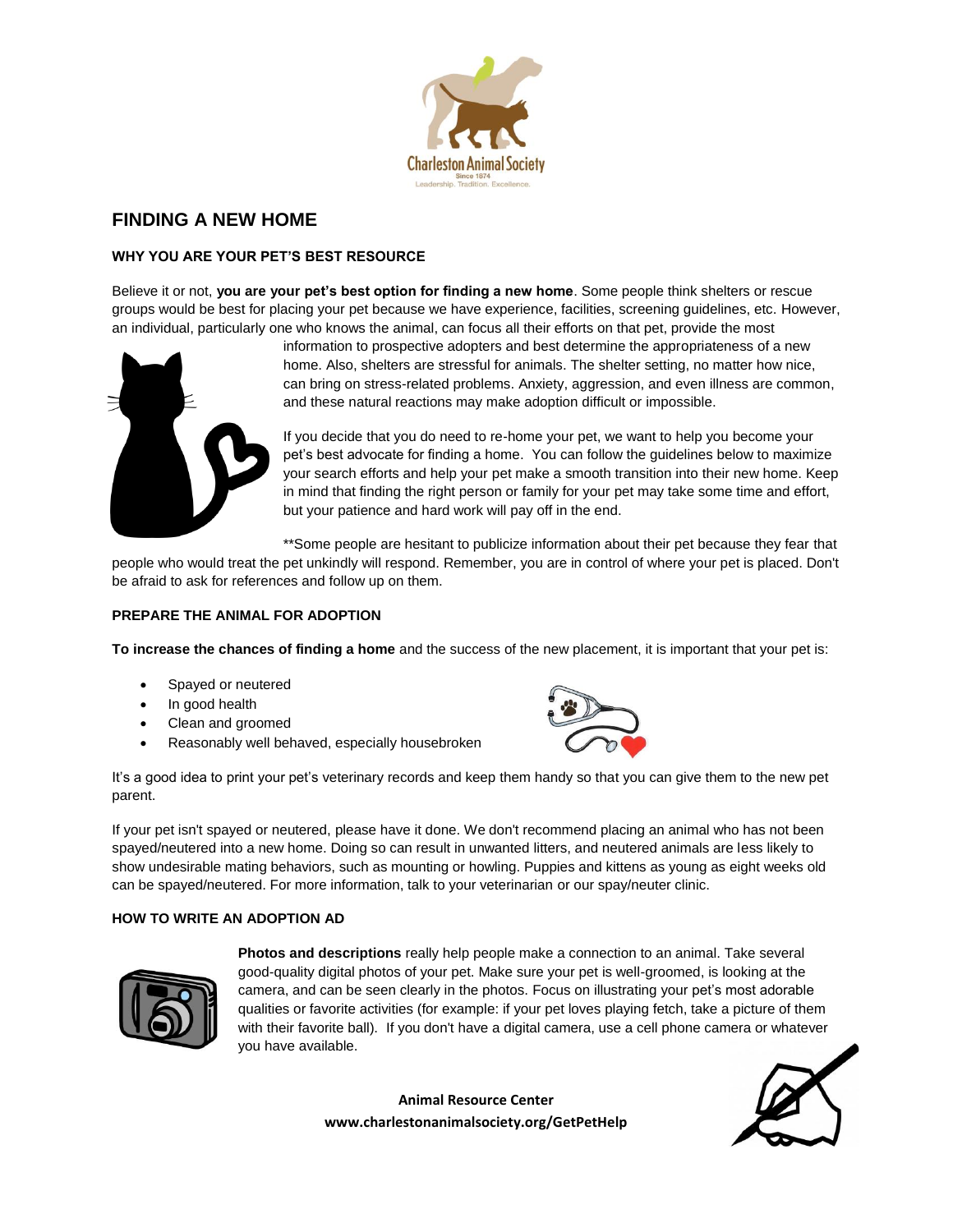

**Compose an ad** that describes the pet's personality, habits, and some of the little things that make this animal special. Do not hold back when it comes to telling about any disabilities, health issues or behavior quirks. Sometimes these are the things that potential adopters particularly respond to. For some tips on how to write an appealing ad, read [How to Write Pet Profiles.](http://bestfriends.org/Resources/How-To-Write-Pet-Profiles-To-Find-Good-Homes-For-Your-Adoptables/)

**Provide detailed information** in your write up. Explain why your pet needs a new home, describe what kind of home would be best for them, and outline their likes and dislikes. Be sure to list your favorite things about them. Mention the most entertaining and endearing aspects of their personality. Be creative! It might help to write from the animal's perspective: "Hi, my name is Daisy and I need a new home! I'm a lively Boston Terrier mix who loves playing tug and cuddling with oversized stuffed animals. I don't get along well with cats—but I adore kids..."

**Charge a fee**, unless you're placing your pet with a friend or relative. Doing so is likely to discourage anyone with malicious intentions. If an individual wants to adopt your pet for the right reasons, a nominal fee should not deter him or her. If you like, you can ask the person to make out the check to a local animal shelter. In addition to assuring yourself that you've chosen a good adoptive home for your pet, you'll help other animals who need new homes.

#### **ADVERTISE WIDELY**

Get the word out, in as many places as possible, to increase the chances of success in finding a new home.

 **Flyers** are inexpensive to produce and often highly effective, especially when they include a good photo and lively description of the animal. They work especially well for older animals or animals with special needs. At [www.petbond.com,](http://www.petbond.com/) you can combine a photo of your pet and the adoption ad into a flyer by following the simple instructions. Plug in your contact information and the adoption ad, and upload a photo, and you'll have a very attractive flyer. You can save it as a digital file, which can be attached to emails and used for posting on social media websites, and you can also printout hard copies for posting around town. Post the flyers throughout your community, wherever a good prospective adoptive person may see it. Health food stores, supermarkets, libraries, churches, health



clubs, veterinarian's offices, pet stores, dog daycares, boarding facilities, grooming salons, and sporting goods stores are just a few examples of good places to post flyers.

- Posting the description and photo of the pet on **adoption websites** is another effective way to find a new home. There are specific sites for certain types of animals (FIV+ cats, disabled pets, senior dogs, etc.) as well as general adoption websites, such as [www.petfinder.com.](http://www.petfinder.com/) Post the flyer or information about your pet on social media sites, such as Facebook. Ask friends and family members to do the same.
- To find a home for a dog of a particular breed or breed mix, look for a **breed rescue group** with whom you could list the dog. (On the Internet, search for "breed rescue," where "breed" is the name of the particular breed.) Many of these groups will allow you to post your dog's picture on their website. Some may even offer to provide a foster home. Follow this link for the American Kennel Club's list of breed rescue groups: [http://www.akc.org/breeds/rescue.cfm.](http://www.akc.org/breeds/rescue.cfm)
- Contact all rescue groups to see if they will offer **courtesy postings on their websites**, or allow you to bring the animal to one of their adoption events.
- Use **word of mouth and community contacts**. Word of mouth should not be underestimated. Tell anyone and everyone about the pet that needs a home and ask friends, co-workers and family members to help with spreading the word. It could be that a co-worker's father's neighbor's daughter is looking for a new pet.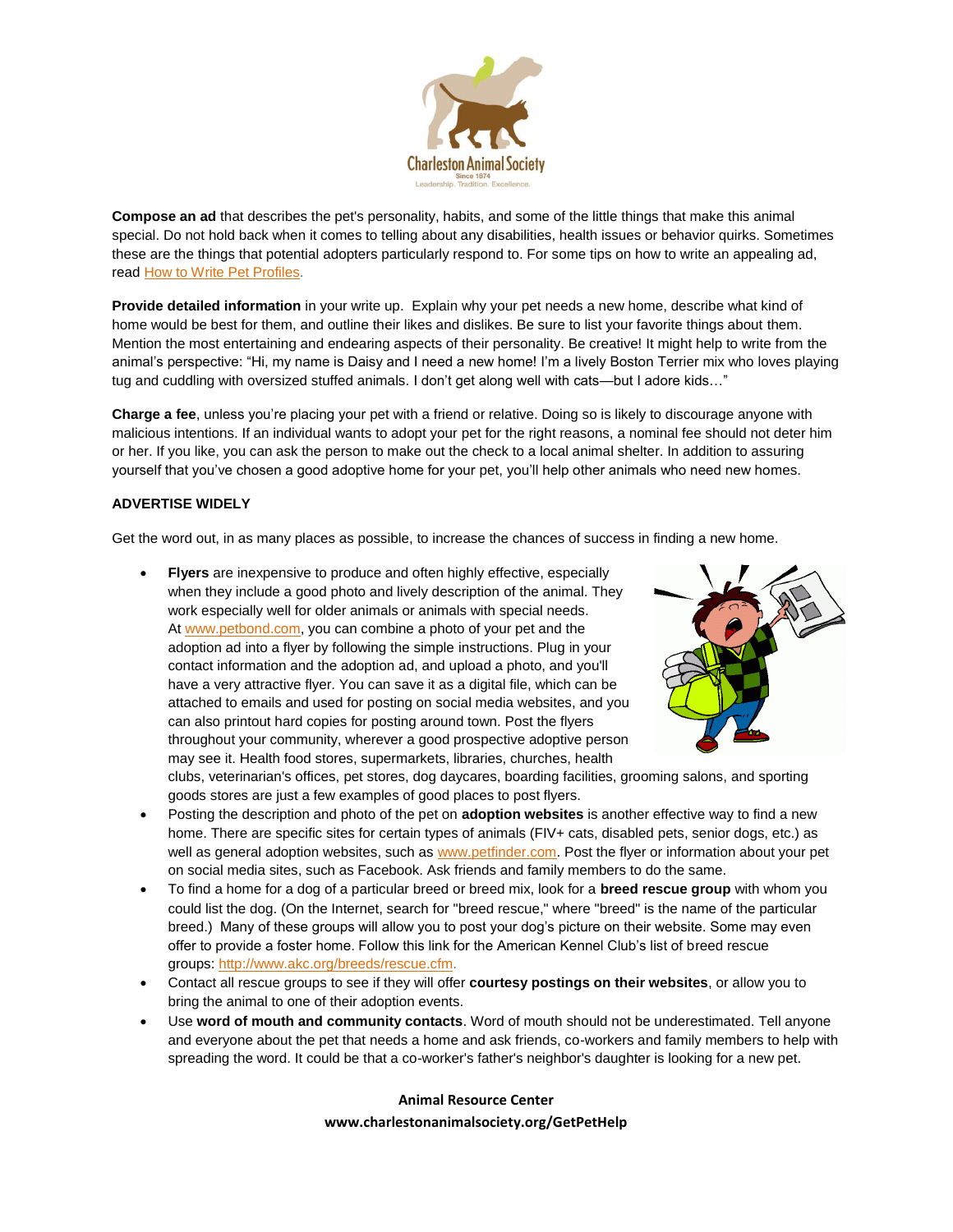

- **Ask people you know** to mention the animal in their church's newsletter, send an e-mail about the pet through their office memo system, or share some flyers with the members of their book club.
- **Get the pet out there!** (This works especially well with dogs.) The more the pet is out and about, interacting with people, the more likely he'll charm the right person. You can even put a colorful bandana or sign on them that says "Adopt me" or



"Looking for a home." Take them on walks, to pet supply stores, to the local park. Go to outdoor cafés, parks where people walk dogs, and other areas with high foot traffic. Check with your local shelter to see if they have off-site adoption days; if so, they might let you bring your pet.

- **E-mail everyone** you know and ask them to forward your message to their friends and family.
- **Specialized advertising** reaches out to a particular community that is most likely to offer an appropriate home for a pet. For instance, an active animal will need an active home, so flyers could be placed in outdoor sporting goods stores, gyms, etc. An older animal may prefer a quieter home with a mature owner, so an ad posted in the local senior newsletter might yield good results.

**Be creative, positive and persistent.** There are many animals needing homes at any one time, so finding a home can take some work, but, there are good homes out there, so try to maintain a positive attitude. Explore all options you can think of for finding a home - creativity and persistence are usually rewarded.

## **CHOOSING THE RIGHT NEW HOME**

When an interested party contacts you about your pet, the first step is to conduct a thorough **telephone interview**. Ask many questions, including the following:

- Why are you interested in my pet? What specifically attracts you to her?
- Where will the pet live during the day?
- Where will the pet sleep at night?
- What kind of activities do you want to do with the pet? Do you plan on training them? If so, how?
- Where will you take the pet for veterinary care?
- Do you have any other pets? Do you have a family or roommates living with you?
- Have you ever had a pet before? If so, what happened to him or her? You can also ask to see veterinary records for previous pets to verify that they received proper care.
- What would you do if you had to give up the pet for some reason in the future? Let the prospective adopter know if you're willing to take your pet back in the event that things don't work out.

If you're satisfied with the prospective adopter's answers to your questions, you can move on to the next stage in the re-homing process:

#### **Arrange a meeting**

The person should visit you and your pet at your home, meet you somewhere in public, or invite you to visit his or her home. It's important to see how the person interacts with your pet—and how your pet reacts to him or her. Does your pet seem to like the person? If a family is interested in adopting your pet, does your pet seem to like everyone in the family, including any young children?

# **Animal Resource Center**

**www.charlestonanimalsociety.org/GetPetHelp**

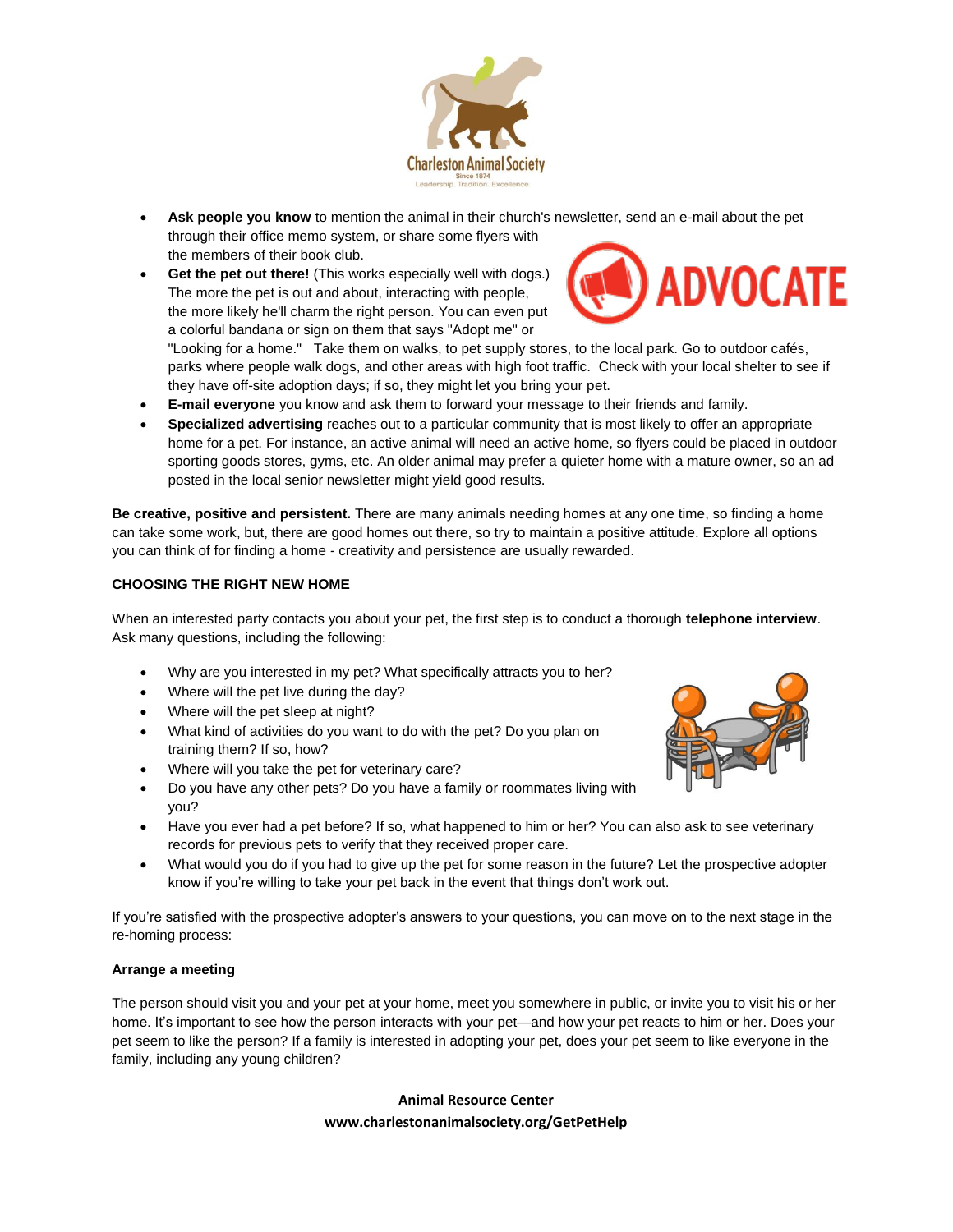

#### **Ask for the landlord's contact information**

If the prospective adopter rents a house or apartment, it's a good idea to verify that he or she has permission to keep a pet.

#### **Get references**

Ask for written or verbal references from the person's friends, neighbors and, if possible, a veterinarian. Do these individuals readily claim that the person will be a responsible and loving pet parent?

#### **Be sure to carefully evaluate all potential new homes.**

If you feel uncertain about someone who's interested in adopting your pet, trust your gut. Wait for the right person to come along.

## **THE TRANSITION**

Moving to a brand new home can be very stressful for a pet. The following tips will help make the change as easy as possible for everyone:

Though it's not feasible in every situation, it's ideal to give your pet opportunities to get to know the person who's adopting her. If possible, follow the steps below to help your pet ease into her new life. After completing each step, it's best to wait at least a few days before moving on to the next one.

- Take your pet to visit the adopter at least once or twice. Spend some time playing or just relaxing in your pet's new home.
- After a visit or two together, let your pet spend some quality time alone with their new person. Drop off your pet at the adopter's house for a few hours. When you return to pick up your pet, avoid a big, excited greeting. It's fine to pet them calmly, but you want them to think that visiting their new friend is the part that's wonderful and exciting—not being reunited with you afterward.
- Next, arrange a sleepover. Instead of leaving your pet with the adopter for only a few hours, let the pet spend the night with their potential new owner. Return the next morning to pick up your pet.
- After spending night with the adopter, try leaving your pet in their new home for an entire weekend.
- When your pet has had time to make friends with the adopter and seems comfortable spending time in their new home, they're ready to make a permanent transition.
- When it's time for your pet to join their new pet parent, make the hand-off as uneventful as possible. Your pet may feel more anxious if parting with you is a long, drawn-out process and you're obviously distressed. For their sake, try to remain calm and upbeat—even if you're sad about having to say good-bye.
- Give the adopter all of your pet's toys, their favorite treats and their bed or crate. The presence of familiar things and smells might help them feel more comfortable in their new home.
- Send your pet to their new home with enough of their regular food to last for at least a week. Abruptly changing to a new food can upset a pet's stomach and sometimes causes diarrhea. If your pet's new parent wants to feed them a different kind of food, the switch should be made gradually to avoid stomach problems.

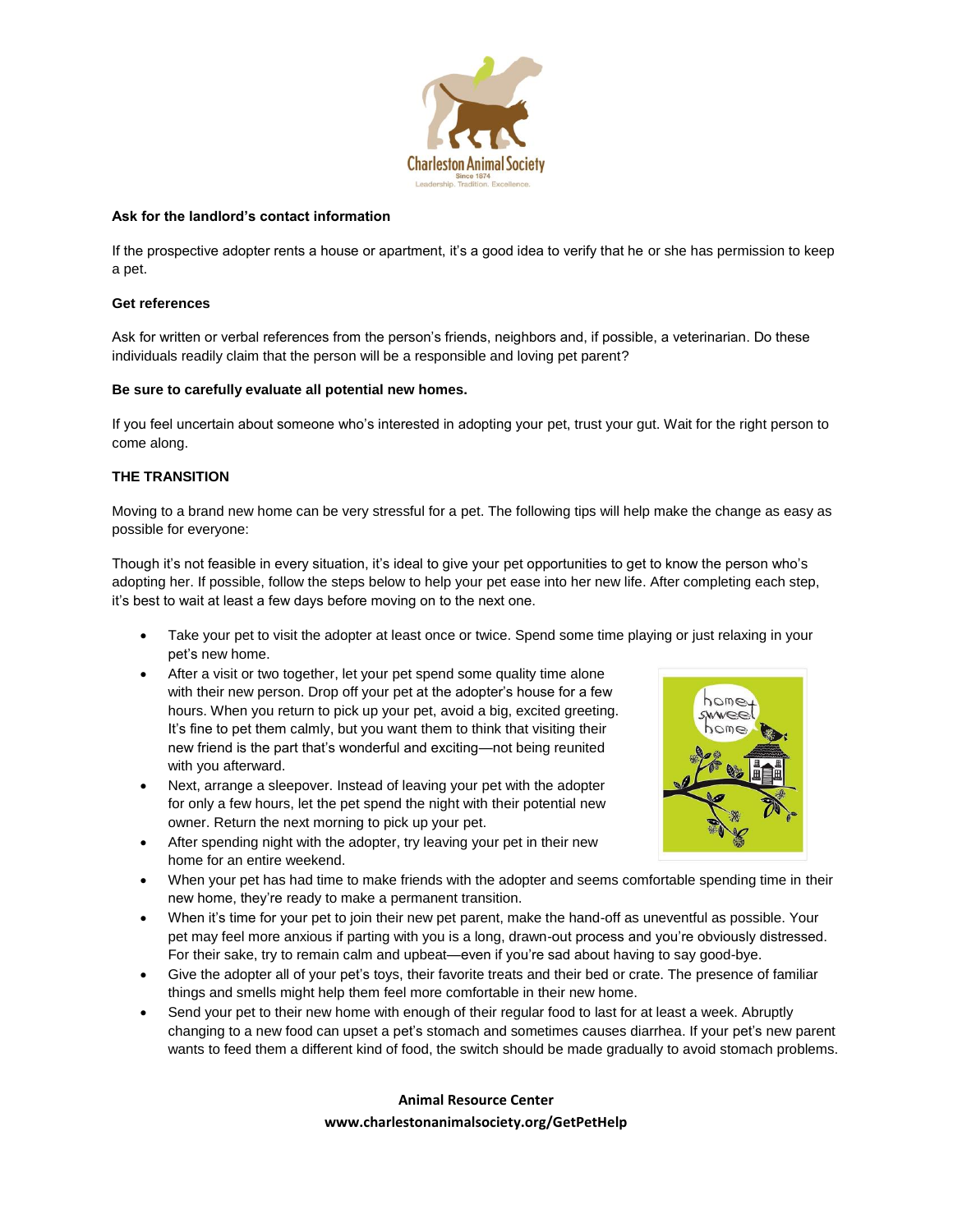

 Ask the adopter if you may call in a few weeks to follow-up. Finding out how your pet is adjusting will ease your mind, and your pet's new parent should be happy to give you a quick report. However, it will be easiest on your pet if you resist going to visit. They need to learn that their new home is permanent.

#### **WHAT NOT TO DO**

**Do not take your pet to a neighborhood, wooded area or park and "set her free."** Domestic animals are very different from their wild ancestors and can't fend for themselves. If left alone, they may starve to death, encounter dangerous predators or get hit by a motor vehicle. If you can't re-home your pet for some reason, please take them to a local humane society or animal shelter.

**Do not re-home your pet or relinquish them to a shelter without disclosing all relevant information about their behavior.** For example, failing to tell a prospective adopter or a shelter that your dog has an aggression problem—especially if she has bitten someone in the past—can endanger well-meaning people who are just trying to do the right thing by adopting a dog.

#### **MILITARY PETS**

Members of the military may or may not be able to take their pets with them on overseas deployment. Be sure to



check with your commander about housing arrangements in your new posting. The base veterinarian can help determine whether your pet will need vaccines or other care prior to moving. There is a wealth of information about transporting pets, quarantine rules in various countries, and other tips on [PetTravel.com.](http://www.pettravel.com/passportnew.cfm) A specific [link](http://www.pettravel.com/passports_army_personnel.cfm) on the site addresses all the specifics of taking your pet with you if you are assigned a PCS (permanent change of station).

If you are unable to take your pet with you on assignment, then consider the length of time you'll be gone, and decide whether foster care or permanent rehoming would be the best option for your pet.

#### **Finding a foster home for your pet**

If you decide on fostering, check with relatives, friends, and others on or near your base to see if anyone is willing to foster your pet. Use every means at your disposal: Facebook pages, base bulletin boards, church bulletins. If you are trying to place a cat with a foster family, check with [Operation Noble Foster.](https://www.facebook.com/OperationNobleFoster) Other groups to contact for pet fostering: [Guardian Angels for Soldier's Pet](http://guardianangelsforsoldierspet.org/)

#### [Sugarland Ranch](http://www.sugarlandranch.org/programs/military-deployment-boarding)

We recommend that you create a foster care agreement for your pet. With a formal agreement in place, everyone involved knows what the expected level of care is for your pet. You can access a sample agreement on the HSUS [website.](http://www.humanesociety.org/assets/pdfs/foster_agreement.pdf)

#### **Rehoming your pet**

If you need to re-home your pet permanently, we recommend that you make every effort to place your cat or dog directly into a new home. Please see tips and resources above.